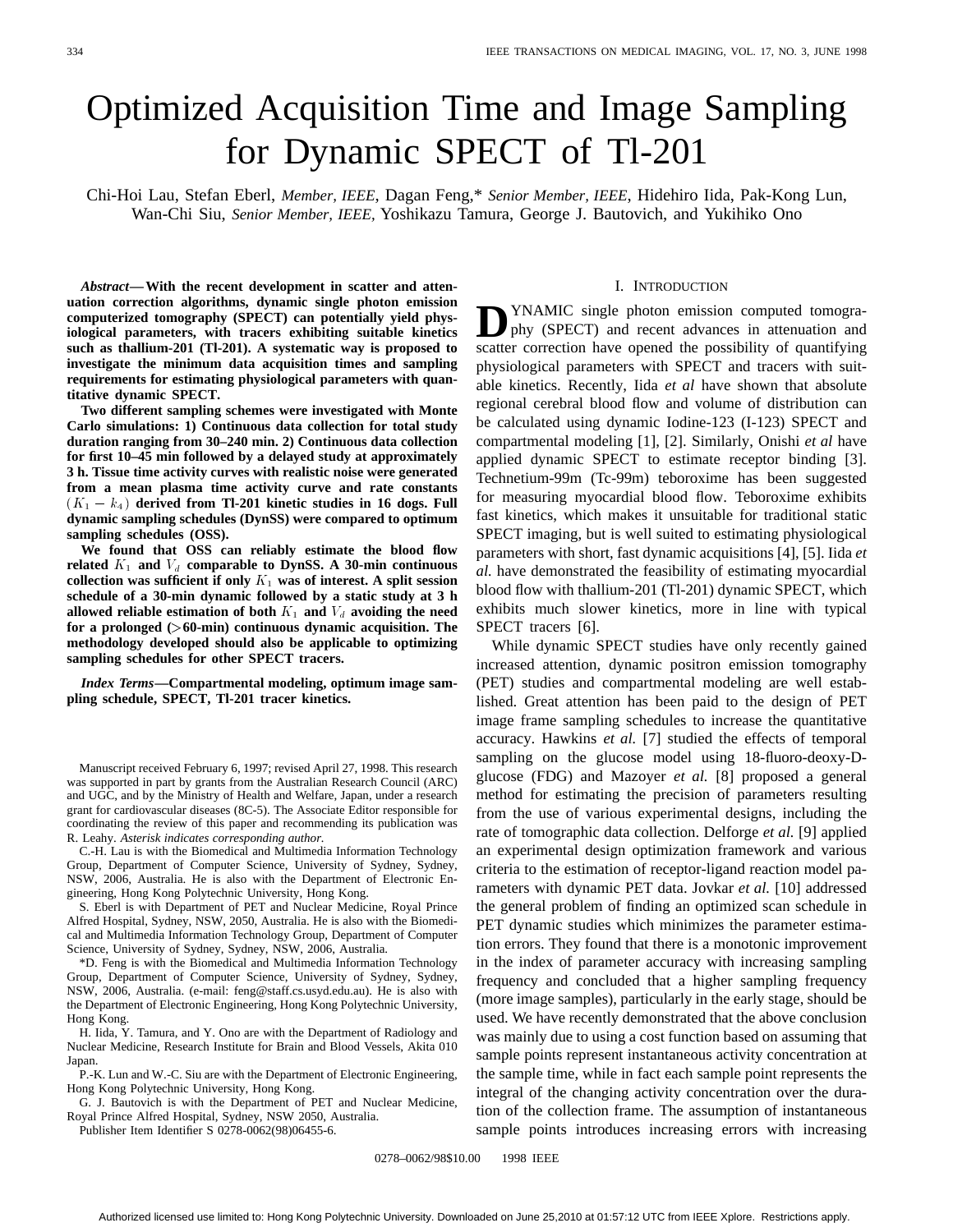frames times, which prevents the reduction of the image frame numbers without adversely affecting accuracy. We therefore used a modified cost function based on integrated activity concentration for PET modeling [11], and have shown that by combining several adjacent image frames, the resultant smaller number of image frames can produce a comparable parameter estimation accuracy. The optimum sampling schedule (OSS) technique provides a formalized methodology for determining the acquisition times of the minimum number of frames required to describe the selected kinetic model [12]–[15]. Based on this approach, we have recently investigated OSS for PET input function [16], PET output function [14], and whole-body PET image acquisition [17].

With the exception of Chatziioannou *et al.* [18], who performed some systematic analysis of total scan time as part of their data processing schemes to reduce noise, little attention has been paid to systematically investigate the total scan duration. Instead total scan duration is usually decided empirically based on the following factors:

- 1) physical and physiological half life of the radiotracer;
- 2) existence of blood metabolites;
- 3) model consideration, (For example the C-11 acetate model is only validated for the initial 15–20 min);
- 4) clinical consideration to keep the scan as short as possible for the convenience of patients.

Clinical practicality is a particularly important consideration for dynamic SPECT sampling schedules. The slow kinetics of typical SPECT tracers may require unrealistically long total acquisition times to obtain reliable estimation of the slower rate constants. As shown by Iida *et al*, the number of frames and total time patient is in the scanner can be reduced by separating the study into two scanning sessions and assuming a single tissue compartment model [1], [2]. Alternatively, some of the rate constants or their ratios can be set to fixed values to simplify the model and provide more reliable parameter estimation with limited data [19]. However, these assumptions may not be generally applicable to all SPECT tracers and a generally applicable methodology for optimizing sampling within the constraints imposed by dynamic SPECT would be of benefit.

The aims of this study were as follows:

- 1) systematically investigate the reliability of parameter estimation as a function of total acquisition time;
- 2) determine the minimum required continuous dynamic SPECT acquisition time for the relatively slow kinetics of Tl-201;
- 3) determine if there was a critical acquisition time length, beyond which little improvement in reliability is achieved;
- 4) investigate a clinically practical alternative to prolonged continuous dynamic acquisitions;
- 5) determine if the reduced frames of OSS can provide similar accuracy as full dynamic acquisition for dynamic SPECT studies.

While this study concentrated on applying the methodology to Tl-201 kinetics, the methodology developed here should also be applicable to other dynamic SPECT studies.



Fig. 1. Measured TTAC from one of the dynamic SPECT dog studies fitted with one- and two-tissue compartment models. The two-tissue compartment model provides a visually better fit to the measured TTAC than the one-tissue compartment model. TTAC's have been cross calibrated to the well counter used to count plasma samples and, thus, have units of cps/ml.

#### II. MATERIALS AND METHOD

## *A. Simulations of Tissue Time Activity Curves (TTAC's)*

Simulated TTAC's were derived from rate constants estimated from dynamic Tl-201 SPECT studies in 16 dogs. The dog studies were carried out as follows: The dogs were anaesthetized and positioned on a dual head gamma camera (Toshiba GCA7200). A transmission study was carried out using a line source at the focus of a fan beam collimator. The dynamic SPECT study was initiated at the start of a 3-min infusion of 110 MBq of Tl-201. Frequent arterial blood samples were drawn throughout the dynamic study. The detectors rotated continuously completing a  $360^\circ$  acquisition every 15 s. The 15-s frames were added on-line to provide the following 42-frame dynamic sequence for resting studies:  $10 \times 1$  min,  $6 \times 2$  min,  $3 \times 4$  min,  $5 \times 5$  min, and  $18 \times 10$  min for a total acquisition time of 4 h. Studies were also carried out in dogs with increased blood flow achieved by constant infusion of adenosine and reduced blood flow produced by beta-blockers. The total study duration for the adenosine and beta-blocker studies was limited to 1 h.

Tl-201 data were corrected for scatter using transmission dependent scatter correction [20]–[22] and reconstructed with the ordered-subset expectation-maximization algorithm (OSEM) [23] using transmission-data-based measured attenuation correction. The reconstructed SPECT pixel values were cross calibrated with a separate uniform phantom study to the well counter used to count the plasma samples for deriving the input function. Thus the SPECT voxel values were in the same units as the plasma samples (cps/ml), which is a basic requirement for compartmental modeling. Regions of interest (ROI's) were drawn on a central slice through the myocardium for anterior, lateral, apical, septal and inferior myocardial areas and TTAC's were generated and again expressed in the cross calibrated well counter units of cps/ml. Each of the TTAC's were individually fitted with one- and two-tissue compartment models using nonlinear least-square fitting (Fig. 1).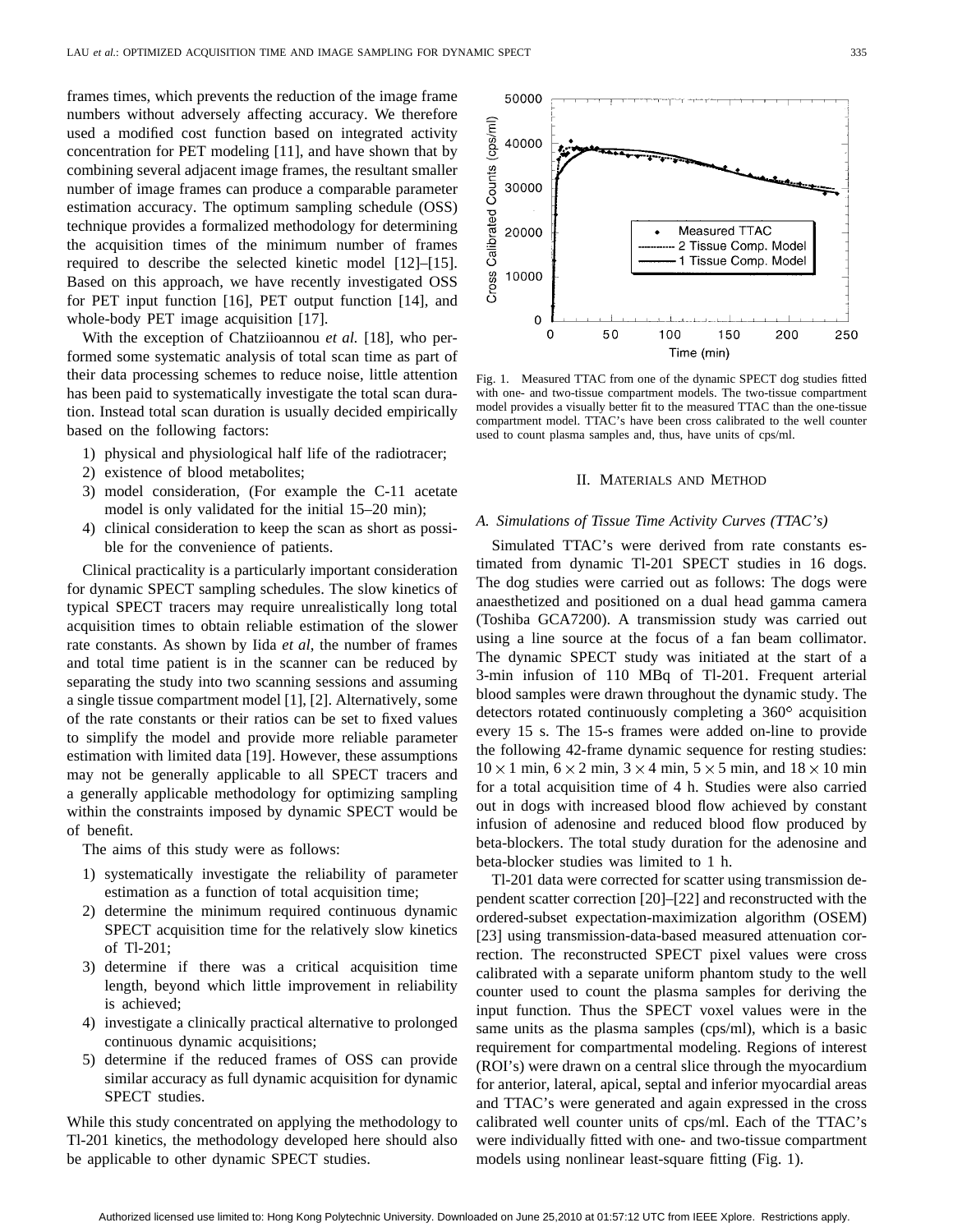TABLE I THE FOUR RATE CONSTANTS  $(K_1 - k_4)$  and the Volume of Distribution  $(V_d)$  for THE FIVE SELECTED PARAMETER SETS. UNITS FOR THE RATE CONSTANTS ARE min-1

|       |         | κ,      | к,      | K,      |         |
|-------|---------|---------|---------|---------|---------|
| Set 1 | 0.68080 | 0.90024 | 0.14529 | 0.04136 | 34.1264 |
| Set 2 | 0.72961 | 0.03595 | 0.04151 | 0.01554 | 74.5205 |
| Set 3 | 0.18749 | 0.02068 | 0.06021 | 0.02004 | 36.3078 |
| Set 4 | 0.25643 | 0.08405 | 0.25912 | 0.00926 | 88.3939 |
| Set 5 | 1.51312 | 0.19493 | 0.28104 | 0.06796 | 39.8610 |



Fig. 2. Assumed compartmental model for Tl-201 with two tissue compartments: extracellular and intracellular compartment.

From the results of the compartmental fitting, the two-tissue compartment [extracellular and intracellular Tl-201 compartments (Fig. 2)] model was assumed for the simulations. This model is also in line with recent literature reports [24].  $K_1$  is the influx constant and is proportional to blood flow for a flow limited tracer like Tl-201. Other rate constants are as shown in Fig. 2. TTAC's were generated for the five selected sets of rate constants  $(K_1 - k_4)$  given in Table I. Rate constant sets were selected to cover a range of flow conditions. Set 1 represents mean rate constants from all 16 dogs, set 2 is from a dog with resting flow, sets 3 and 4 from dogs with reduced flow induced by constant beta-blocker infusion and flow for set 5 was increased by constant adenosine infusion over the study duration.

The derived volume of distribution macro parameter  $(V_d)$ given by

Volume of Distribution = 
$$
\frac{K_1 * (k_3 + k_4)}{k_2 * k_4}
$$
 (1)

is also shown in Table I. Of particular interest were the influx rate constant  $K_1$ , which is related to blood flow  $(K_1 = flow *$ extraction fraction) and  $V_d$ , which is related to the cells' ability to concentrate Tl-201, an important indicator for viability. For each set of rate constants, time activity curves were generated by convolving the compartmental model function with the plasma time activity curve (PTAC) derived from the average of the 16 dogs (Fig. 3).

While projection data can be expected to follow Poisson noise (before scatter correction), this is unlikely to be the case for reconstructed data. However, variance can still be expected to change for different collection times and activities. To investigate noise variance for our quantitative reconstruction method (OSEM with attenuation and scatter correction), a uniform phantom was collected dynamically and processed identically to the dog data. This indicated that the variance



Fig. 3. The average PTAC and the five noise-free TTAC's for the five selected parameter sets. TTAC's are assumed to be cross calibrated to plasma curve and, thus, have the same units as plasma curve (cps/ml).

increased approximately proportional to the frame time (i.e., increase of frame time by factor of four increased variance by approximately a factor of four) and conversely, variance increased proportional to the activity in the phantom. Thus, we estimate noise variance for a particular TTAC point using the following expression:

Noise Variance = 
$$
C * y(t_k) / \Delta t(t_k)
$$
 (2)

where  $C$  is a constant to give a specified noise level. Five different noise levels were investigated with  $C = 2, 10, 23, 41,$ and 65.  $y(t_k)$  is the average TTAC curve value measured at the kth time interval at mid scan time  $t_k$  and  $\Delta t(t_k)$  is the length of the kth time interval. A simulated TTAC with  $C = 65$ is shown in Fig. 4 together with the corresponding measured TTAC curve from the dog ROI analysis. The estimated noise coefficient of variation (CV) near the peak counts, and for 1 min samples ranged from 1.8%–9.2% for the simulations with  $C = 2{\text -}65$ , respectively. Estimated noise CV for the measured TTAC was approximately 3%–5%, corresponding approximately to a noise constant between  $C = 10$  and  $C = 23$ . The noise was assumed to have a Gaussian distribution, in line with experience with PET TTAC's [25], and a variance given by (2). The Gaussian noise was generated and added to the TTAC points using the algorithm described in [26, ch. 7]. The same noise model was used to estimate parameter estimation reliability when fitting that compartmental model to the measured dog data and was found to be in good agreement with reliability estimates which do not require a noise model to be specified, providing further indirect support for our chosen noise model.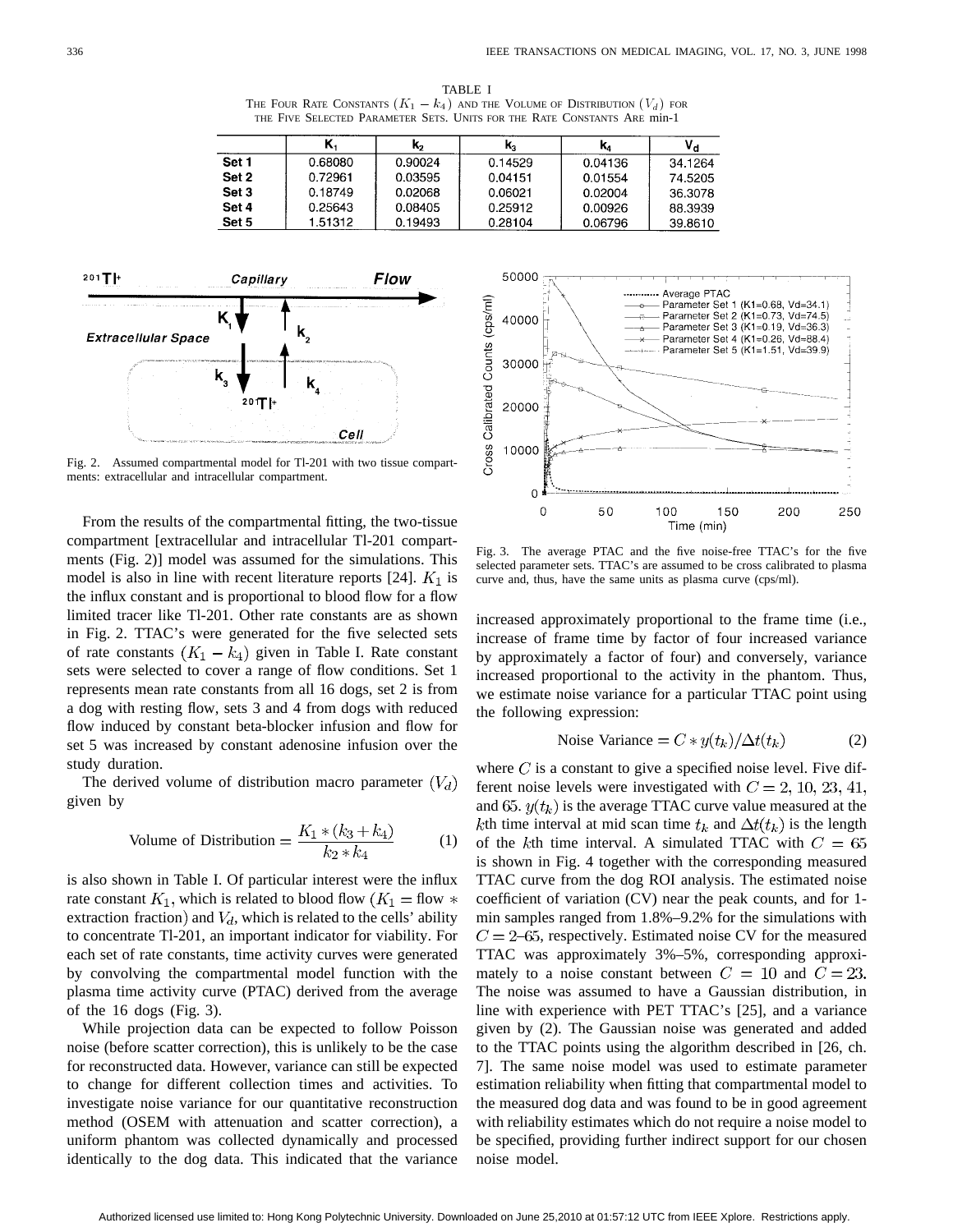

Fig. 4. A measured TTAC (solid line) and corresponding simulated TTAC (dashed line) with noise constant  $C = 65$ . TTAC's have been cross calibrated to the well counter used to count plasma samples and, thus, have units of cps/ml.

#### *B. Optimum Sampling Schedule*

The OSS technique provides a mechanism to maximize the information matrix  $M$  and, conversely, to minimize the covariance matrix (COVAR) of the estimated parameters by rearranging the sample intervals, based on the minimum number of required samples, and a given total study duration and model [12]–[15]. According to the Cramer–Rao theorem, the covariance matrix of an unbiased estimate  $\hat{p}$  of the parameter vector  $p$  is lower bounded by the inverse of  $M$ , i.e.,

## COVAR $(\hat{p}) \geq M^{-1}$ .

Since the determinant of  $COVAR(\hat{p})$  is proportional to the volume of the parameter confidence region [27], it provides a criterion for discriminating between various experimental protocols. The sampling schedule is adjusted iteratively to maximize the determinant of  $M$  (det $(M)$ ) as follows: Starting with the full dynamic sampling schedule, at each iteration, each interval is adjusted in turn in the direction which increases the det $(M)$  of the parameter estimates for the TTAC resampled with the adjusted interval. Adjusting interval  $k$  will also adjust interval  $k+1$  by the same amount, but in the opposite direction to maintain the same total collection time and avoid overlap. When the length of an interval falls below a set value (10 s in this study), it is merged with the next interval. The iterations are repeated until  $det(M)$  converges to a specified tolerance. The OSS will depend on the exact shape of the TTAC. As this is unknown prior to the measurement, OSS derived for TTAC simulated from parameter set 1 (Table I) was used for all other parameter sets to investigate the applicability of a single OSS scheme to a range of Tl-201 kinetics.

The OSS methodology was also employed to find optimum sampling based on two sessions of scanning: A short (10–45 min) multiframe acquisition immediately post tracer injection and a delayed single frame acquisition. The timing for the delayed frame was determined by adjusting the mid-scan time of the minimum number of required frames with fixed duration of 10 min within an overall time period of 240 min until again det $(M)$  was maximized. This resulted in a mid scan time of 173 min for the last time point. A single 10 min frame was then fixed at 173 min and OSS technique was then applied to determine the sampling requirements for the first session. Sampling schedules were derived for total first-session acquisition times ranging from 10 to 45 min. This scheme is similar to current clinical studies, where an acquisition is performed soon after Tl-201 injection, followed by a redistribution study at around 3–4 h. Thus, the following OSS's were investigated.

- 1) Continuous data collection over the whole study duration (i.e., single session of scanning) ranging from 30 to 240 min, which is the conventional OSS approach.
- 2) Initial data collection for a shorter period (10–45 min) accompanied by a delayed study at 173 min (i.e., two sessions of scanning).

#### *C. Evaluation of OSS*

The CV and error in estimating the parameters were evaluated for both the continuous one-session and two-session optimum sampling schemes (OSS-1) and (OSS-2), respectively, and compared to conventional full dynamic sampling (as used in the original dog studies) for both the continuous (DynSS-1) and the two-session sampling schemes (DynSS-2) using Monte Carlo simulation technique as follows.

- 1) For each selected parameter set, noiseless TTAC's were generated by convolving the compartmental model function with the PTAC, according to the different sampling schedules.
- 2) Noise was then added to the noiseless TTAC's at the five noise levels according to (2). For each noise level, 100 curves were generated using different noise seeds.
- 3) Rate constants were estimated with nonlinear least square curve fitting from the simulated data. The modified cost function [14], based on integrating the instantaneous count rates over the frame duration, was used for the fitting. The fitted rate constants were constrained to be positive.
- 4) CV's were determined for each parameter from the 100 curve fits. Error was calculated by comparing the mean fitted parameters to the known parameter values used for generating the TTAC's.

### III. RESULTS

#### *A. Optimum Sampling Schedule*

Table II shows the OSS-1 as well as the DynSS-1. It should be noted that for different study durations, the number of samples for DynSS-1 ranged from 18 samples for 30 min to 42 samples for 4 h. For OSS-1, there were only four samples, which is the minimum number of samples required for the four parameters  $(K_1 - k_4)$  used in the model [15]. Table III shows the sampling schedule for OSS-2 and DynSS-2, using the same notation as Table II. The schedules taken in different sessions are separated by square brackets. The results of the optimized intervals are shown in the right column of the table and the optimized mid-scan time for the second session was 173 min post-injection.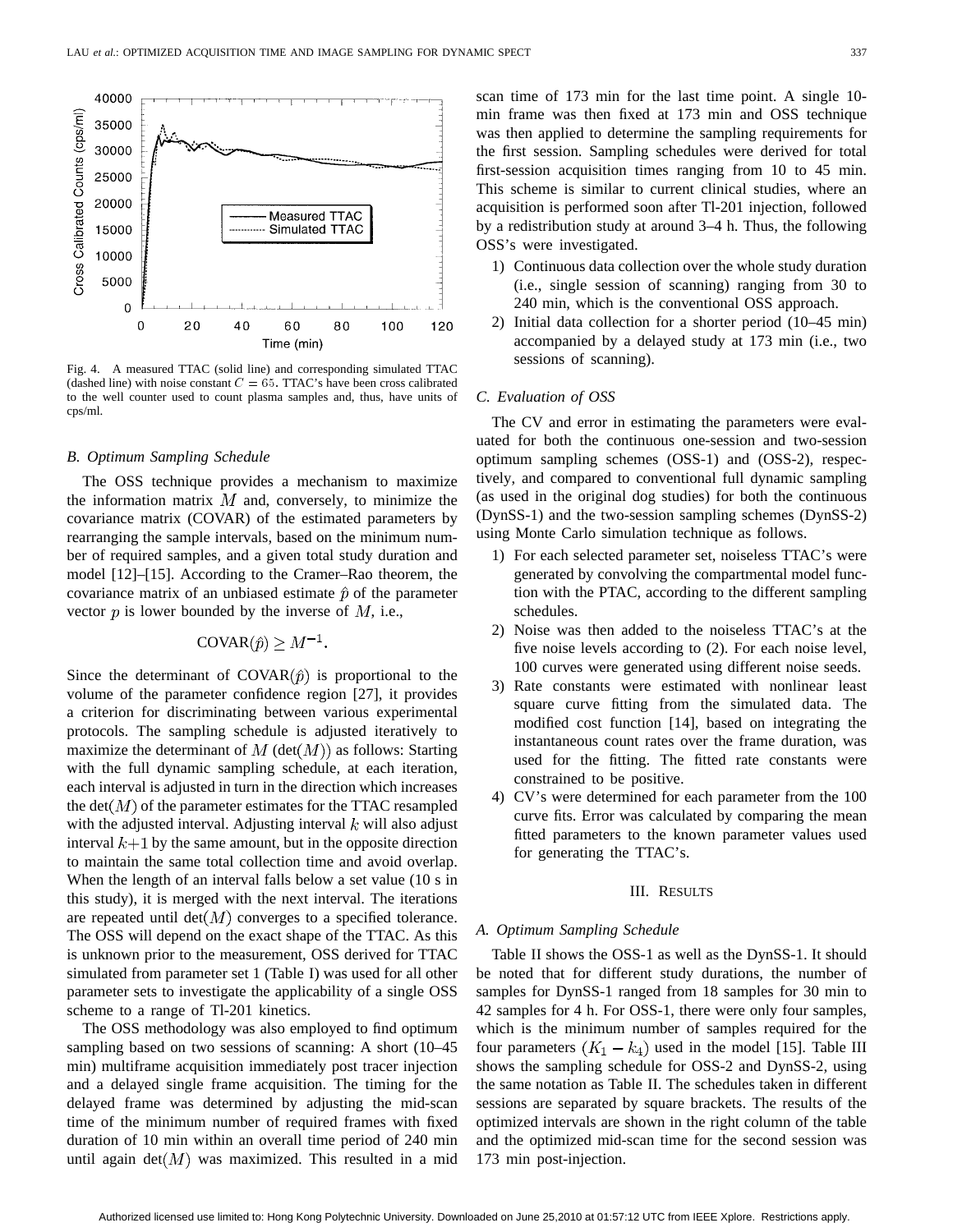#### TABLE II

SAMPLING SCHEDULES FOR SINGLE SESSION OF SCANNING. THE LEFT, MIDDLE, and RIGHT COLUMNS SHOW THE TOTAL STUDY DURATION, THE SAMPLING SCHEDULES OF THE DynSS-1, AND OSS-1, RESPECTIVELY. THE FIRST ENTRY "10 × 1 MIN" IN THE MIDDLE COLUMN MEANS THAT 10 SAMPLES, EACH 1-MIN LONG, WERE TAKEN

| <b>Total Length DynSS-1</b> |                                                | OSS-1                                  |
|-----------------------------|------------------------------------------------|----------------------------------------|
| $30 \text{ min}$            | 10x1 min, 6x2 min, 2x4 min                     | 1x5 min, 1x7 min, 1x11 min, 1x6 min    |
| 45 min                      | 10x1 min, 6x2 min, 3x4 min, 2x5 min            | 1x5 min, 1x5 min, 1x18 min, 1x11 min   |
| 60 min                      | 10x1 min, 6x2 min, 3x4 min, 5x5 min            | 1x5 min, 1x10 min, 1x25 min, 1x19 min  |
| 90 min                      | 10x1 min, 6x2 min, 3x4 min, 5x5 min, 3x10 min  | 1x5 min, 1x10 min, 1x38 min, 1x36 min  |
| 120 min                     | 10x1 min, 6x2 min, 3x4 min, 5x5 min, 6x10 min  | 1x6 min, 1x11 min, 1x48 min, 1x54 min  |
| 150 min                     | 10x1 min, 6x2 min, 3x4 min, 5x5 min, 9x10 min  | 1x6 min, 1x11 min, 1x57 min, 1x75 min  |
| 180 min                     | 10x1 min, 6x2 min, 3x4 min, 5x5 min, 12x10 min | 1x6 min, 1x11 min, 1x63 min, 1x99 min  |
| 210 min                     | 10x1 min, 6x2 min, 3x4 min, 5x5 min, 15x10 min | 1x6 min, 1x12 min, 1x68 min, 1x124 min |
| 240 min                     | 10x1 min, 6x2 min, 3x4 min, 5x5 min, 18x10 min | 1x6 min, 1x12 min, 1x71 min, 1x151 min |

#### TABLE III

SAMPLING SCHEDULES FOR TWO SESSIONS OF SCANNING USING THE SAME NOTATION AS IN TABLE II. THE SAMPLES TAKEN AT DIFFERENT SESSIONS ARE SEPARATED BY SQUARE BRACKETS. THE FIRST SESSION IS TAKEN IMMEDIATELY AFTER TRACER INJECTION AND THE SECOND SESSION IS TAKEN AT 173 MIN POST INJECTION

| Protocol | DynSS-2                                                                                                 | $ OSS-2 $                                                               |
|----------|---------------------------------------------------------------------------------------------------------|-------------------------------------------------------------------------|
|          | $(A)10 \text{ min} + 10 \text{ min}$ [10x1 min], [1x10 min]                                             | $[1x4 \text{ min}, 1x4 \text{ min}, 1x2 \text{ min}, 1x10 \text{ min}]$ |
|          | (B)20 min+10 min [10x1 min, 5x2 min], [1x10 min]                                                        | [1x5.5 min, 1x7.5 min, 1x7 min], [1x1 0min]                             |
|          | (C)30 min+10 min [10x1 min,6x2 min,2x4 min],[1x10 min]                                                  | $[1x5 min, 1x 8 min, 1x17 min], [1x10 min]$                             |
|          | (D)45 min+10 min [10x1 min,6x2 min,3x4 min,2x5 min],[1x10 min] [1x5 min, 1x10 min, 1x30 min],[1x10 min] |                                                                         |

#### *B. Percentage Errors and CV—Single-Session Scanning*

The percentage error for the fitted parameters was calculated by comparing them to the known parameter values used for the simulation. CV was estimated from the variation of parameters over the 100 Monte Carlo simulation runs. The percentage error and CV of estimated  $K_1, k_2, k_4$ , and  $V_d$  for set 1 at the five noise levels are plotted as a function of total study duration for DynSS-1 in Fig. 5 and for OSS-1 in Fig. 6. Curves for  $k_3$ were very similar to those of  $k_2$  and are, thus, not shown. Little systematic change in either percentage error or CV of  $K_1$  is observed as the length of collection time increased from 30 min to 4 h. As the length of collection time increased, both percentage error and CV for  $k_2, k_3, k_4$ , and  $V_d$  tended to decrease to a plateau at 60–90 min for both DynSS-1 and OSS-1. Before the plateau, the percentage error increased with the noise level. Little effect of noise on percentage error was observed after the plateau. In contrast, CV was influenced by noise level for all study duration. CV for OSS-1 and DynSS-1 were very similar as were the percentage errors for parameters  $K_1, k_4$ , and  $V_d$ . However, percentage errors for  $k_2$  and  $k_3$  were more than twice as large for OSS-1 than for DynSS-1.

Fig. 7 is a comparison of the percentage error and CV of the estimated  $K_1$  at different total study duration, for different parameter sets using DynSS-1 or OSS-1. These curves are the average of the results obtained at the different noise levels. The figures show that the percentage error and CV are all below 4% and 11%, respectively. Both percentage error and CV do not decrease as the total time length is increased, i.e.,  $K_1$  estimation is not improved by extending the scanning time. Therefore, a 30-min scanning session is sufficient if only the blood-flow indicator  $K_1$  is of interest.

Fig. 8 shows the percentage error and CV of the estimated  $V_d$  at different total time lengths of scanning, for different parameter sets and for both DynSS-1 and OSS-1. There is a marked improvement in both percentage error and CV as the scanning time is increased from 30 to 120 min. Thereafter, both percentage error and CV plateau. To obtain a less than 20% error and CV for  $V_d$ , a minimum scanning time length of 120 min is required, which may be reduced to 90 min, if somewhat higher CV of  $\langle 30\%$  is tolerated in low flow regions.

## *C. Percentage Errors and CV—Separate Scanning Sessions*

An overall summary of  $K_1$  and  $V_d$  estimation as a function of sampling schedule is shown in Figs. 9 and 10. For  $K_1$  estimation, an initial 10–20-min dynamic in combination with a delayed sample or a single 30-min dynamic are sufficient. With addition of the delayed scan at approximately 3 h, the initial dynamic can be reduced to 30 min and still achieve similar accuracy and CV for  $V_d$  as a full 120-min scan. However, the 30-min dynamic plus 10-min delayed sample is considerably more practical in a routine clinical setting, being similar in acquisition times to current rest-redistribution protocols.

#### IV. DISCUSSION

In this study, we systematically investigated the reliability of parameter estimation as a function of acquisition time and applied the OSS technique to determine optimized, practical sampling schedules for dynamic Tl-201 SPECT. We found that: 1) OSS can provide reliable estimates of both  $K_1$  and  $V_d$ , comparable to that of full dynamic sampling which often requires far more images. 2)  $K_1$  can be estimated with a relatively short study duration of 30 min, while estimation of  $V_d$  requires at least 90–120 min to achieve acceptable precision, highlighting the need for careful selection of study duration to obtain reliable estimates of the parameters of interest. 3) Dividing the scanning into early and delayed sessions allowed accurate estimation of  $V_d$ , without requiring an unacceptably long collection time.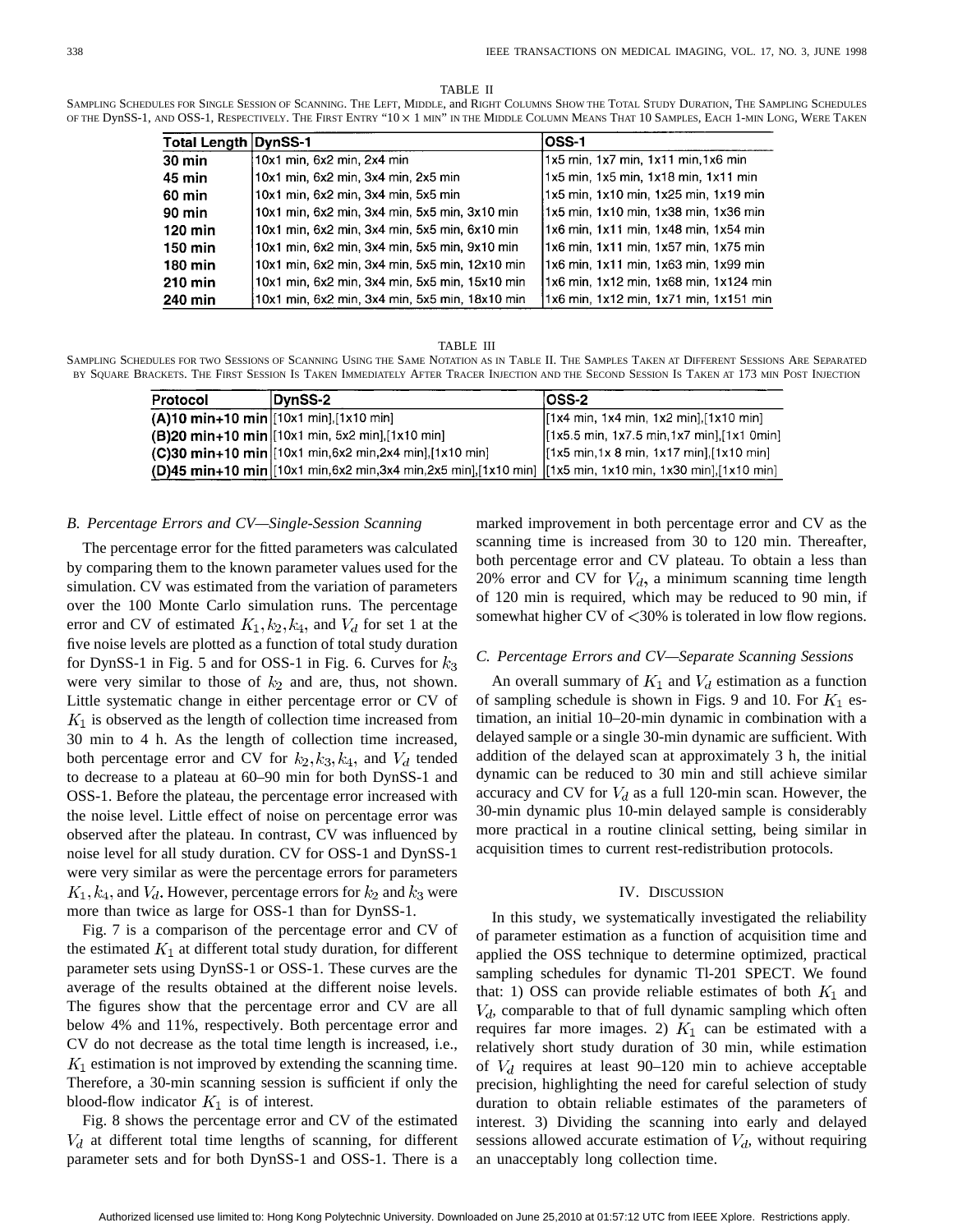

Fig. 5. (a) Percentage error and (b) CV of, from top to bottom, estimated  $K_1, k_2, k_4$ , and  $V_d$  as a function of total sampling time for DynSS-1. For each parameter, percentage error and CV are plotted at each of the five noise levels. Results are for parameter set 1. The same y-axis scale has been used for percentage error of all parameters and also for CV to facilitate comparison.

## *A. Comparison of DynSS and OSS*

The OSS generally had a performance comparable to that of full dynamic sampling scheme for estimating  $K_1$  and  $V_d$ . Only at very high  $K_1$  (set 5) and low  $K_1$  and high  $V_d$  (set 4) was there an appreciably increased CV of  $K_1$  for OSS-1 compared with DynSS-1 (Fig. 7). However, the increase in CV was not excessive being in the order of 3%–4%. In contrast, OSS-1 could not successfully separate  $k_2$  and  $k_3$  rate constants. The

percentage errors for these two rate constants using OSS-1 was more than double that of DynSS-1 (Figs. 5 and 6). Thus, if accurate estimates of  $k_2$  and  $k_3$  are required, DynSS-1 is the preferred sampling method.

The OSS substantially reduced the number of required SPECT acquisition frames to only four, irrespective of total acquisition time, compared with the 18–42 acquisition frames for the full dynamic study. As a result, it can significantly reduce the amount of dynamic image data (and, hence, the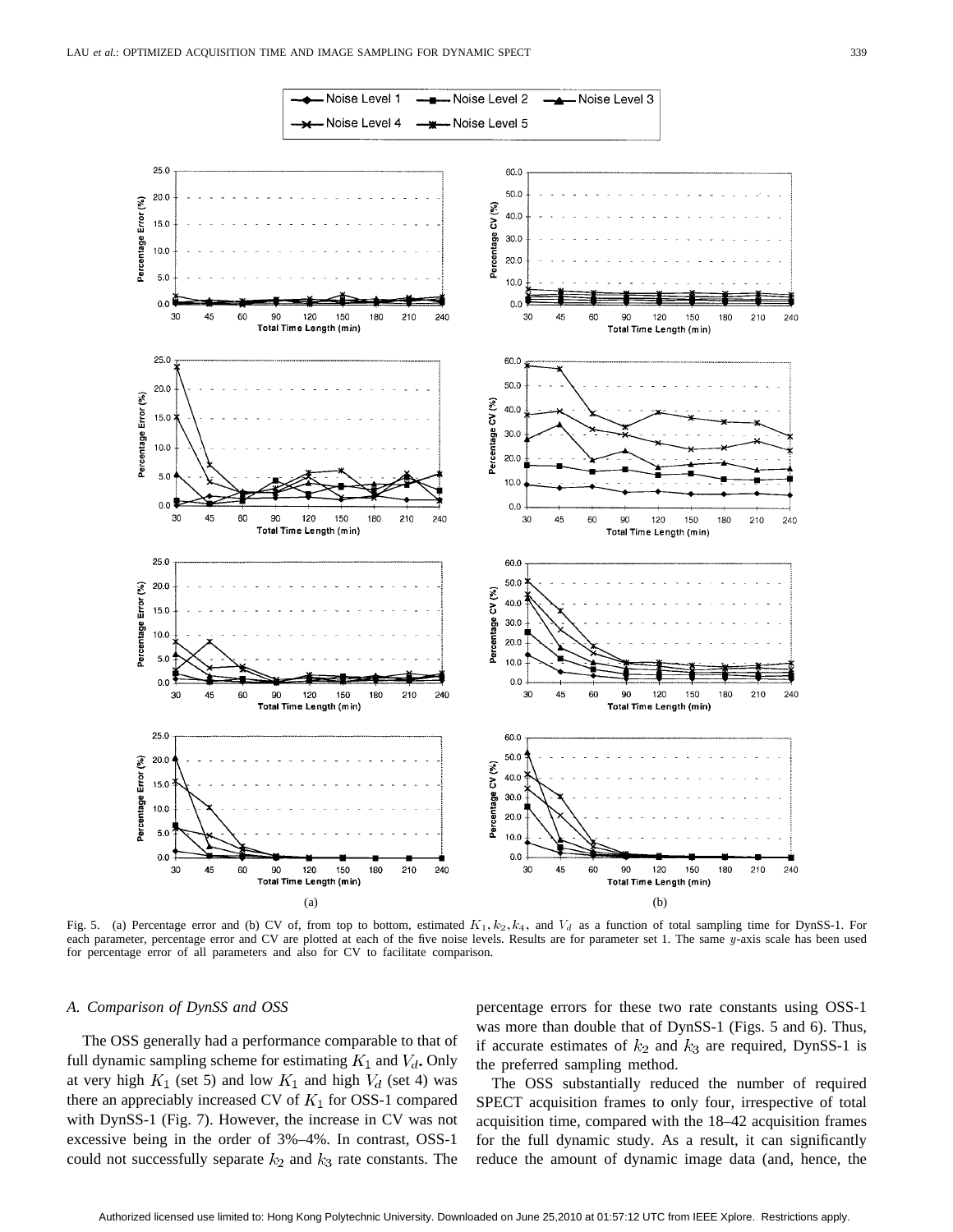

Fig. 6. (a) Percentage error and (b) CV of, from top to bottom, estimated  $K_1, k_2, k_4$ , and  $V_d$  as a function of total sampling time for OSS-1. For each parameter, percentage error and CV are plotted at each of the five noise levels. Results are for parameter set 1. The same y-axis scale has been used for percentage error of all parameters and also for CV to facilitate comparison.

storage space) and speed up the data analysis process in daily clinical applications. The shortest acquisition frame time for OSS was 5 min, compared to 1 min for the DynSS, which makes OSS dynamic SPECT readily implementable on existing SPECT systems.

## *B. Minimum Time for the Measurement of*  $K_1$  and  $V_d$

For both OSS-1 and DynSS-1, we found that a 30-min scanning time length is sufficient for an accurate estimation of  $K_1$  alone (Figs. 7 and 8). Prolonging the scanning time beyond 30 min produced no appreciable gain in accuracy or CV. For the 30-min study duration, percentage errors and CV for  $V_d$ were greater than 50% (Figs. 9 and 10). To obtain an accurate estimation for  $V_d$ , a 90–120-min study duration is necessary. This finding is not unexpected, as early uptake of Tl-201 is predominantly related to flow, thus the early dynamics are mostly determined by flow. However, the typically  $>$ 30 ml/ml  $V<sub>d</sub>$  of Tl-201, results in slow redistribution, particularly in low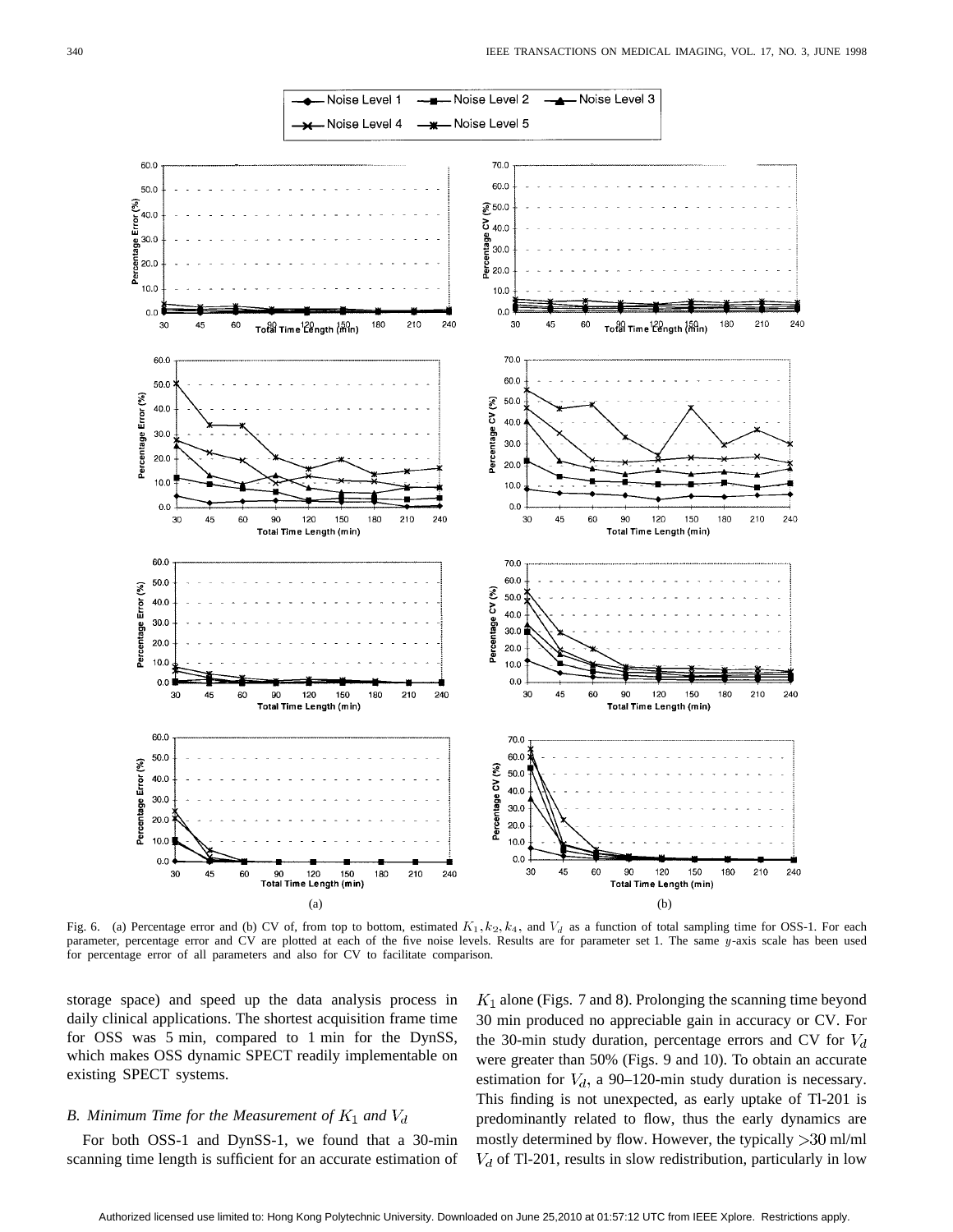

Fig. 7. Comparison of percentage error and CV for the estimated  $K_1$  at different total time lengths for (a) and (b) full dynamic sampling schedule and (c) and (d) OSS. Set 1–Set 5 represent the five selected parameter sets.



Fig. 8. Comparison of percentage error and CV of the estimated volume of distribution  $(V_d)$  at different total time lengths for (a) and (b) full dynamic sampling schedule and (c) and (d) OSS. Set 1-Set 5 represent the five selected parameter sets.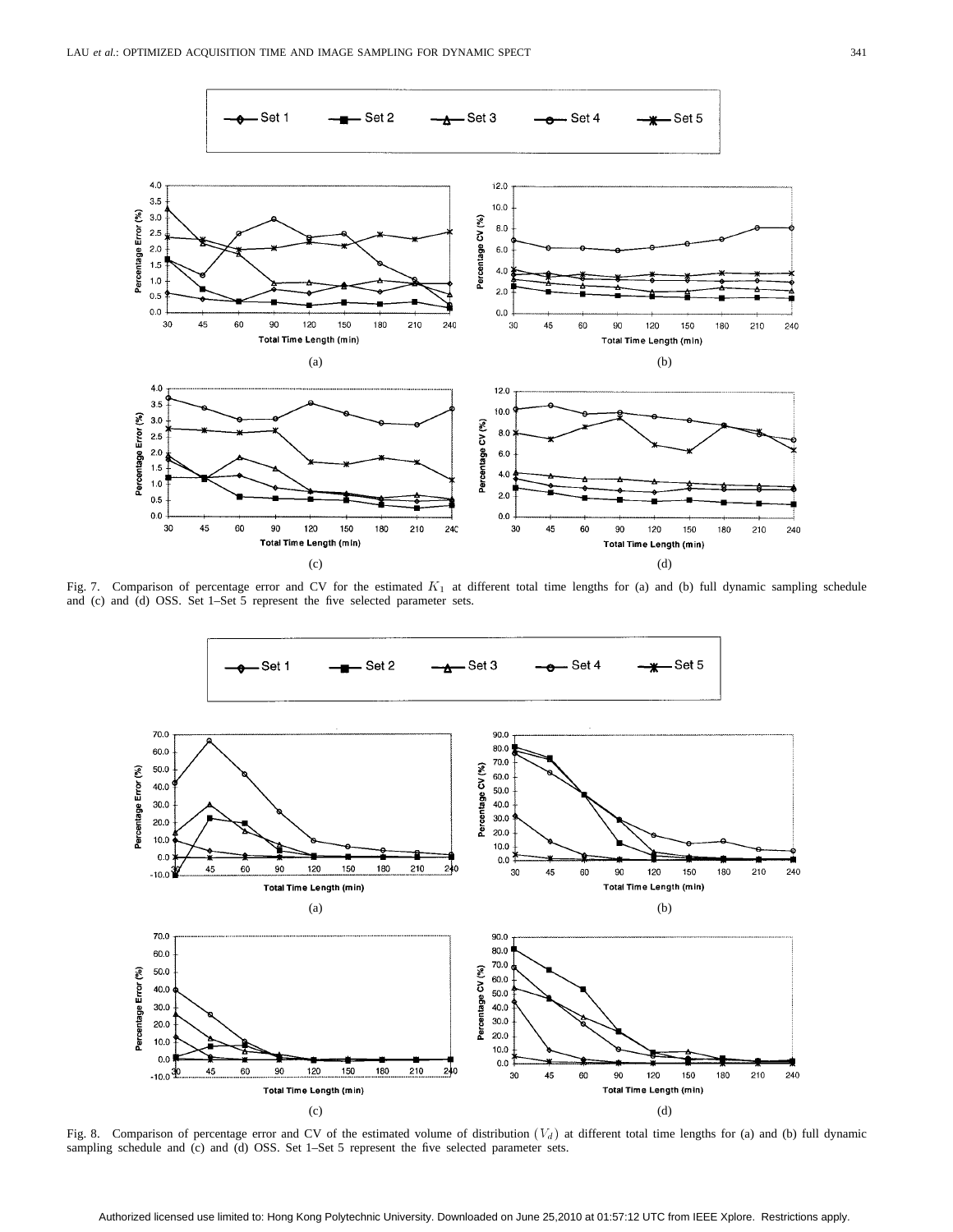

Fig. 9. Comparison of DynSS-2 and DynSS-1. The values inside the brackets are the length of the study duration. Average results of the five parameter sets are shown.



Fig. 10. Comparison of OSS-2 and OSS-1. The values inside the brackets are the length of the study duration. Average results of the five parameter sets are shown.

flow areas and, thus, a relatively long study duration is required to obtain reliable estimates of  $V_d$ .

For continuous data acquisition sampling schemes (OSS-1 and DynSS-1), patients would be required to remain in the camera for 90–120 min to obtain accurate estimates of  $V_d$ . This is clearly impractical for routine clinical studies. We thus investigated an alternative sampling scheme, based on a short dynamic at the start of the study and a short delayed scan. We again used the formalism of OSS to find the optimum mid scan time at around 3 h for the delayed scan and the sampling schedule of the early, short dynamic. With an initial 30-min dynamic study, accuracy and precision were similar to a continuous collection over 90–120 min for both  $K_1$  and  $V_d$  (Figs. 9 and 10). The time requirements for the split session sampling scheme are similar to current Tl-201 rest/redistribution studies, and are thus clinically practical. Further, estimation of  $K_1$  and  $V_d$  should eliminate the need for 24-h images, which may in fact reduce the total study time.

## *C. Effect of TTAC on OSS Accuracy*

The OSS depends on the shape of the TTAC curve. Thus OSS for Tl-201 will vary depending on the exact shape of the TTAC for a particular subject and region, which is not normally know *a priori*. In this study we determined the OSS based only on TTAC for parameter set 1 and applied this OSS to all the other parameter sets, which were specifically chosen to cover a wide range of  $K_1$  and  $V_d$  and, hence, a wide range of TTAC shapes (Fig. 3). The results shown in Figs. 7 and 8 demonstrate the validity of using a single OSS schedule for a wide range of TTAC's. No systematic difference in percentage error as a function of TTAC is seen between OSS and DynSS. Only CV for  $K_1$  is increased by approximately 3%–4% for set 4 and set 5, which represent the extreme deviation from the average TTAC (set 1) used to generate the OSS (Fig. 3).

In this study we have concentrated on the sampling requirements for estimation of compartmental model rate constants. A further requirement is accurate activity estimation in the myocardium with a prerequisite for both accurate attenuation and scatter correction as well correction for partial volume effects. With the increased availability of transmission measurements on particularly multidetector SPECT systems and algorithms for scatter correction [21], [22], quantitative SPECT is becoming more feasible and practical and has in fact been applied to the dog studies used as the basis of this investigation. For compartmental modeling, the arterial plasma concentration of the tracer is also required. Ideally, this is obtained by frequent arterial blood sampling, which is, however, considered too invasive for routine clinical studies. It has been shown recently that population-based input functions calibrated with one or two blood samples can alleviate the need for full arterial sampling [28], and these techniques should also be applicable to Tl-201 studies.

## V. CONCLUSIONS

In this study, we have developed a methodology determining total acquisition time and for optimizing sampling schedule for dynamic SPECT studies. When applied to dynamic SPECT Tl-201 model, it was found that for myocardial blood flow only, a 30-min scanning duration is sufficient.  $V_d$  estimation required an additional study at approximately 3 h, which avoided the need for prolonged continuous dynamic acquisition. Both  $K_1$ and  $V_d$  can, thus, be determined with a clinically practical sampling schedule. This study also highlights that careful consideration needs to be given to total acquisition time to obtain reliable estimates of all parameters of interest, particularly for typical SPECT tracers with slow kinetic components. The method for determining OSS and total acquisition time applied here to Tl-201 should also be applicable to other SPECT tracers.

#### **REFERENCES**

- [1] H. Iida, H. Itoh, M. Nakazawa, J. Hatazawa, H. Nishimura, Y. Onishi, and K. Uemura, "Quantitative mapping of regional cerebral blood flow using iodine-123-IMP and SPECT," *J. Nucl. Med.*, vol. 35, pp. 2019–2030, 1994.
- [2] H. Iida, H. Itoh, P. M. Bloomfield, M. Munaka, S. Higano, M. Murakami, A. Inugami, S. Eberl, Y. Aizawa, I. Kanno, and K. Uemura, "A method to quantitate cerebral blood flow using a rotating gamma camera and iodine-123 iodoamphetamine with one blood sampling," *Eur. J. Nucl. Med.*, vol. 21, pp. 1072–1084, 1994.
- [3] Y. Onishi, Y. Yonekura, S. Nishizawa, F. Tanaka, H. Okazawa, K. Ishizu, T. Fujita, J. Konishi, and T. Mukai, "Noninvasive quantification of iodine-123-iomazenil SPECT," *J. Nucl. Med.*, vol. 37, pp. 374–378, 1996.
- [4] A. M. Smith, G. T. Gullberg, P. E. Christian, and F. L. Datz, "Kinetic modeling of teboroxime using dynamic SPECT imaging in a canine model," *J. Nucl. Med.*, vol. 35, pp. 484–495, 1994.
- [5] P. C. Chiao, E. P. Ficaro, F. Dayanikli, W. L. Rogers, and M. Schwaiger, "Compartmental analysis of technetium-99m-teboroxime